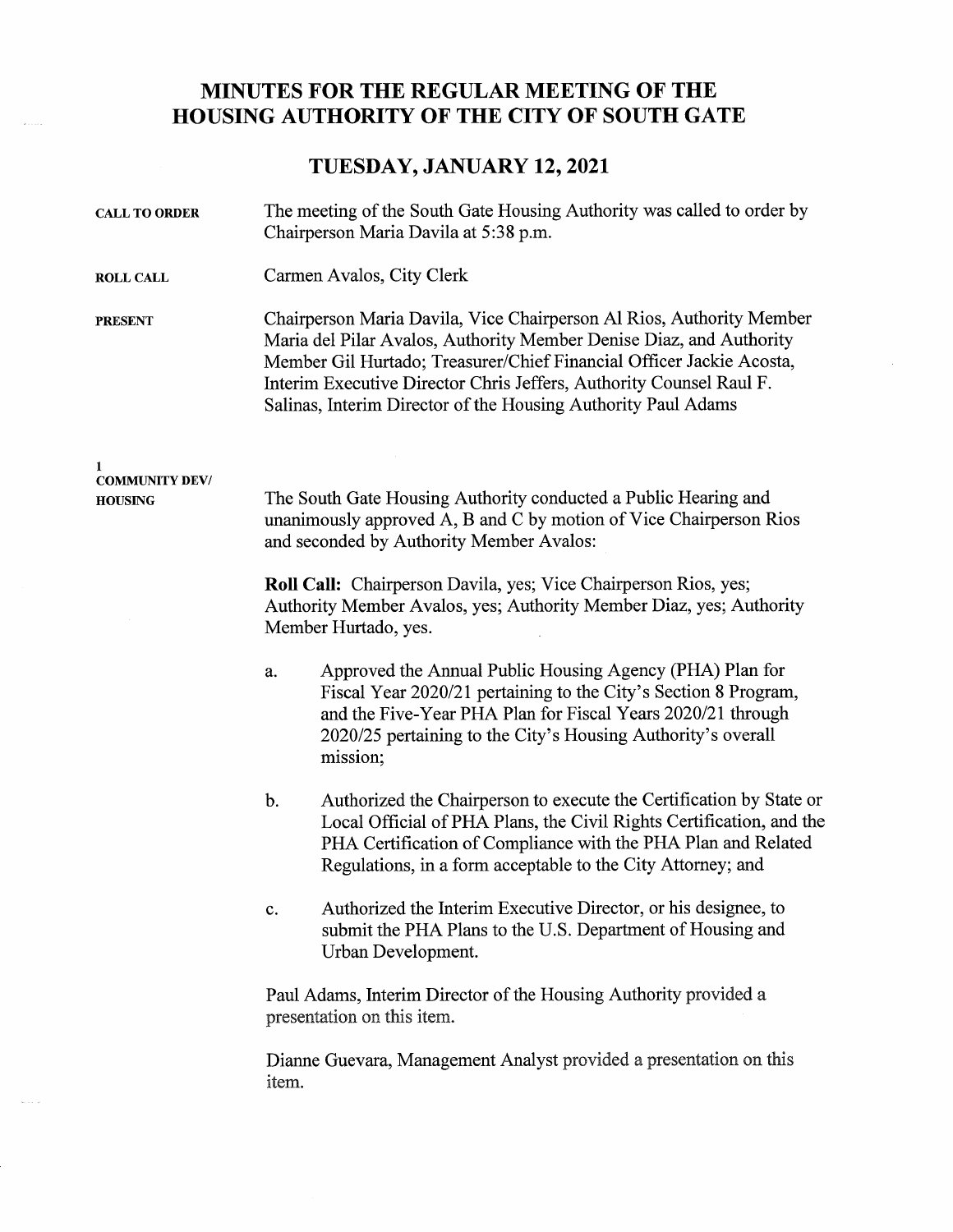Council Mennber Avalos asked how many openings will there be in April. Ms. Guevara stated that we usually have 500 vouchers but at this moment we have about 450. The City is going through the wait list to screen people. There are 600 people on the wait list. Currently, Council Member Avalos questioned how the people on the waiting list can be helped. Council Member Diaz stated that a HUD Representative asked her why the City of South Gate stopped applying for a certain grant since 2016 that HUD was offering. She asked Mr. Adams to follow-up with staff or Jason our lobbyist. 2 COMMUNITY DEV / HOUSING The South Gate Housing Authority unanimously approved A and B by motion of Vice Chairperson Rios and seconded by Authority Member Avalos: Roll Call: Chairperson Davila, yes; Vice Chairperson Rios, yes; Authority Member Avalos, yes; Authority Member Diaz, yes; Authority Member Hurtado, yes. a. b. Received and filed the South Gate Housing Successor Annual Report for Fiscal Year 2019/20 (Report); and Directed staff to submit the Report to the California Department of Housing and Community Development. Paul Adams, Interim Director of the Housing Authority provided a presentation on this item. Jim Sirnon, RSG provided a presentation on this item. 3 MINUTES The South Gate Housing Authority unanimously approved the Meeting Minutes of December 8, 2020 by motion of Authority Member Avalos and seconded by Chairperson Davila. Roll Call: Chairperson Davila, yes; Vice Chairperson Rios, yes; Authority Member Avalos, yes; Authority Member Diaz, yes; Authority Member Hurtado, yes. 4 COMMENTS FRO THE AUDIENCE None.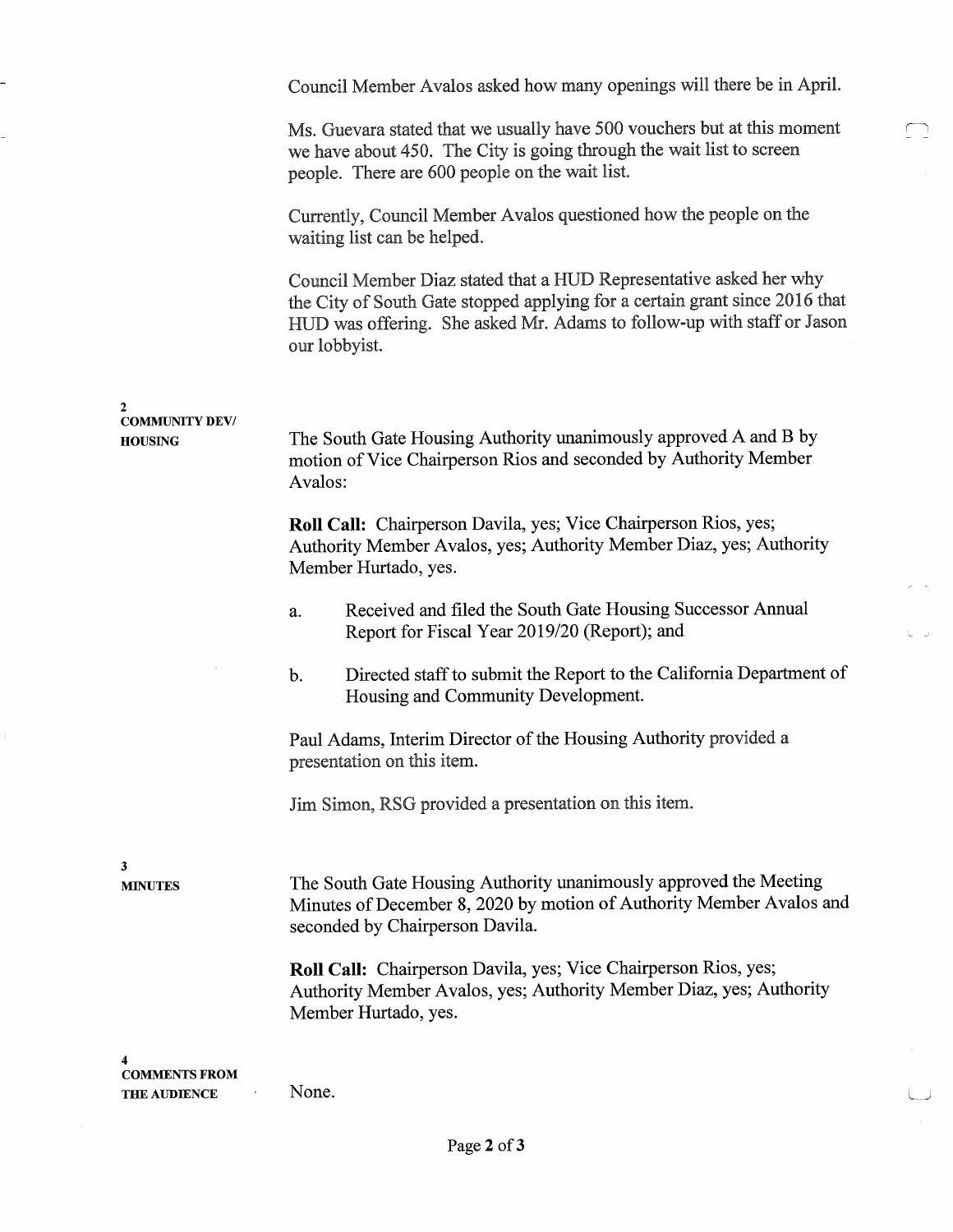$\sqrt{5}$ COMMENTS FROM THE AUTHORITY MEMBERS None.

ADJOURNMENT Chairwoman Davila unanimously adjourned the meeting at 6:36 p.m. and seconded by Authority Member Avalos.

PASSED and APPROVED this 25<sup>th</sup> day of May 2021.

ATTEST:

Al Rios, Chairperson

Carmen Avalos, Recording Secretary